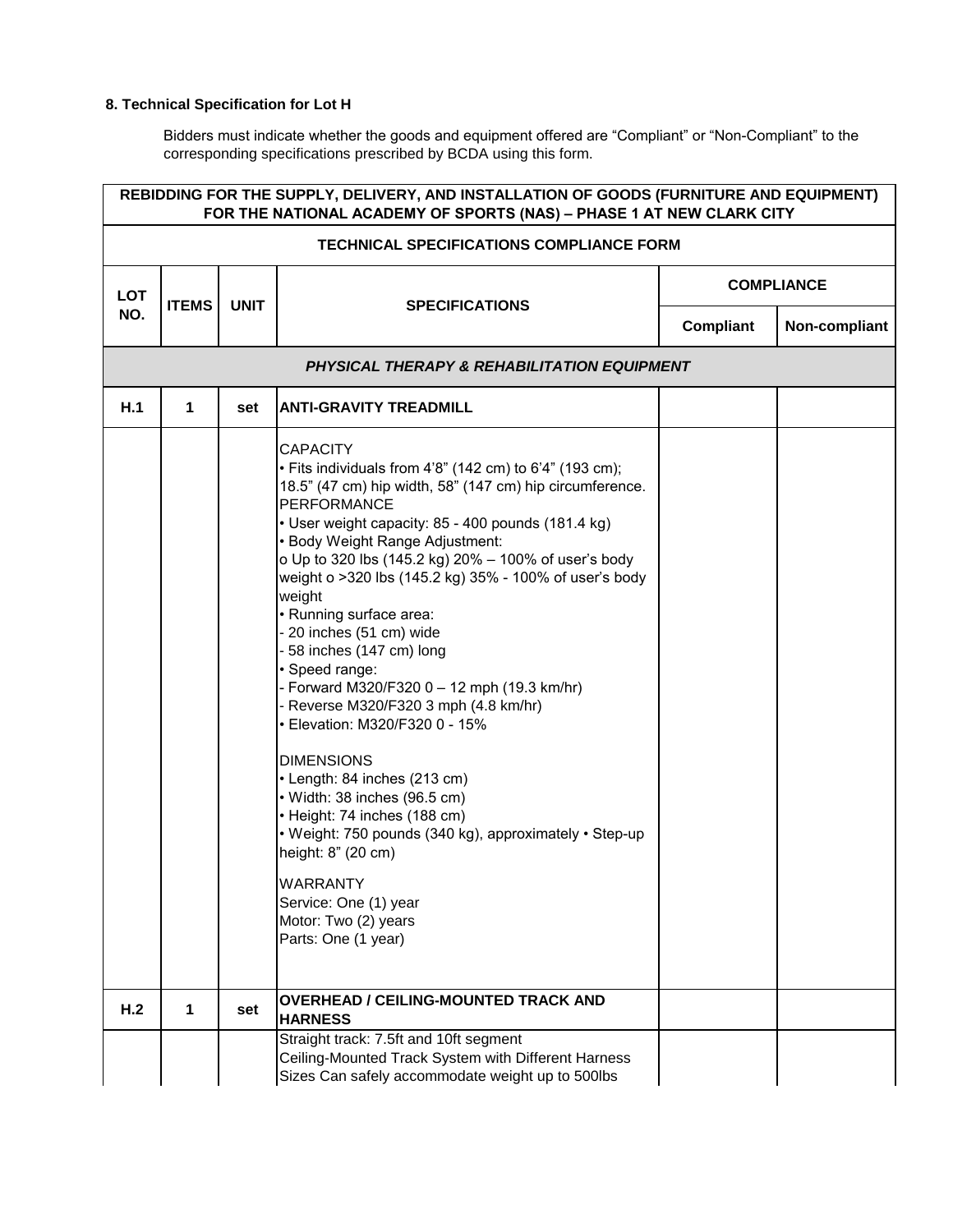| REBIDDING FOR THE SUPPLY, DELIVERY, AND INSTALLATION OF GOODS (FURNITURE AND EQUIPMENT)<br>FOR THE NATIONAL ACADEMY OF SPORTS (NAS) - PHASE 1 AT NEW CLARK CITY |              |             |                                                                                                                                                                                                                                                                                                                                                                                                                                                                                                                                                                                                                                                                                                                                                                |                   |               |  |  |
|-----------------------------------------------------------------------------------------------------------------------------------------------------------------|--------------|-------------|----------------------------------------------------------------------------------------------------------------------------------------------------------------------------------------------------------------------------------------------------------------------------------------------------------------------------------------------------------------------------------------------------------------------------------------------------------------------------------------------------------------------------------------------------------------------------------------------------------------------------------------------------------------------------------------------------------------------------------------------------------------|-------------------|---------------|--|--|
| <b>TECHNICAL SPECIFICATIONS COMPLIANCE FORM</b>                                                                                                                 |              |             |                                                                                                                                                                                                                                                                                                                                                                                                                                                                                                                                                                                                                                                                                                                                                                |                   |               |  |  |
| <b>LOT</b>                                                                                                                                                      | <b>ITEMS</b> | <b>UNIT</b> | <b>SPECIFICATIONS</b>                                                                                                                                                                                                                                                                                                                                                                                                                                                                                                                                                                                                                                                                                                                                          | <b>COMPLIANCE</b> |               |  |  |
| NO.                                                                                                                                                             |              |             |                                                                                                                                                                                                                                                                                                                                                                                                                                                                                                                                                                                                                                                                                                                                                                | <b>Compliant</b>  | Non-compliant |  |  |
|                                                                                                                                                                 |              |             | <b>PHYSICAL THERAPY &amp; REHABILITATION EQUIPMENT</b>                                                                                                                                                                                                                                                                                                                                                                                                                                                                                                                                                                                                                                                                                                         |                   |               |  |  |
|                                                                                                                                                                 |              |             | <b>WARRANTY</b><br>Service: One (1) year<br>Parts: One (1 year)                                                                                                                                                                                                                                                                                                                                                                                                                                                                                                                                                                                                                                                                                                |                   |               |  |  |
| H.3                                                                                                                                                             | 1            | units       | THERAPEUTIC ULTRASOUND                                                                                                                                                                                                                                                                                                                                                                                                                                                                                                                                                                                                                                                                                                                                         |                   |               |  |  |
|                                                                                                                                                                 |              |             | Power supply 100-240V±10%/50/60Hz Dimensions<br>(WxDxH) Device 24 x 32 x 12 cm<br>Device with base 24 x 30.5 x 18.2 cm<br>Device with Vacotron 24 x 30.5 x 21.6 cm<br>Weight 2 kg; Weight, including the optional battery 3 kg<br>Ultrasound frequencies 1 en 3 MHz<br>Ultrasound continuous and pulsed<br>Duty cycles 5, 10, 20, 33, 50, 80%<br>Pulse frequency 16 Hz, 48 Hz en 100 Hz<br>Intensity 0-2 W/cm2 continuous, 0-3 W/cm2, pulsed<br>Number of US connections 2<br>Multi-frequency treatment head large 5 cm2<br>Multi-frequency treatment head small 0,8 cm2 Pre-<br>programmed treatment suggestions 25 - Evidence Based<br>Programmable positions 300<br><b>WARRANTY</b><br>Service: One (1) year<br>Motor: Two (2) years<br>Parts: One (1 year) |                   |               |  |  |
| H.4                                                                                                                                                             | 2            | units       | <b>IPORTABLE ELECTROTHERAPY MACHINE</b>                                                                                                                                                                                                                                                                                                                                                                                                                                                                                                                                                                                                                                                                                                                        |                   |               |  |  |
|                                                                                                                                                                 |              |             | Numbers of channels: 2 non-independent channels<br>Intensity: 0-100 mA per channel<br>Wave form: symmetrical biphasic pulse, 100%<br>compensated Constant current: up to a resistance of<br>1000 ohm<br>Frequency: $1 - 150$ Hz<br>Pulse width (single phase): 50-400 µs Total pulse width<br>100-800 µs<br>Numbers of channels: 2 non-independent channels<br>Intensity: 0-100 mA per channel                                                                                                                                                                                                                                                                                                                                                                 |                   |               |  |  |
|                                                                                                                                                                 |              |             | Wave form: symmetrical biphasic pulse, 100%<br>compensated Constant current: up to a resistance of<br>1000 ohm<br>Frequency: 1 - 150 Hz<br>Pulse width (single phase): 50-400 µs Total pulse width<br>100-800 µs                                                                                                                                                                                                                                                                                                                                                                                                                                                                                                                                               |                   |               |  |  |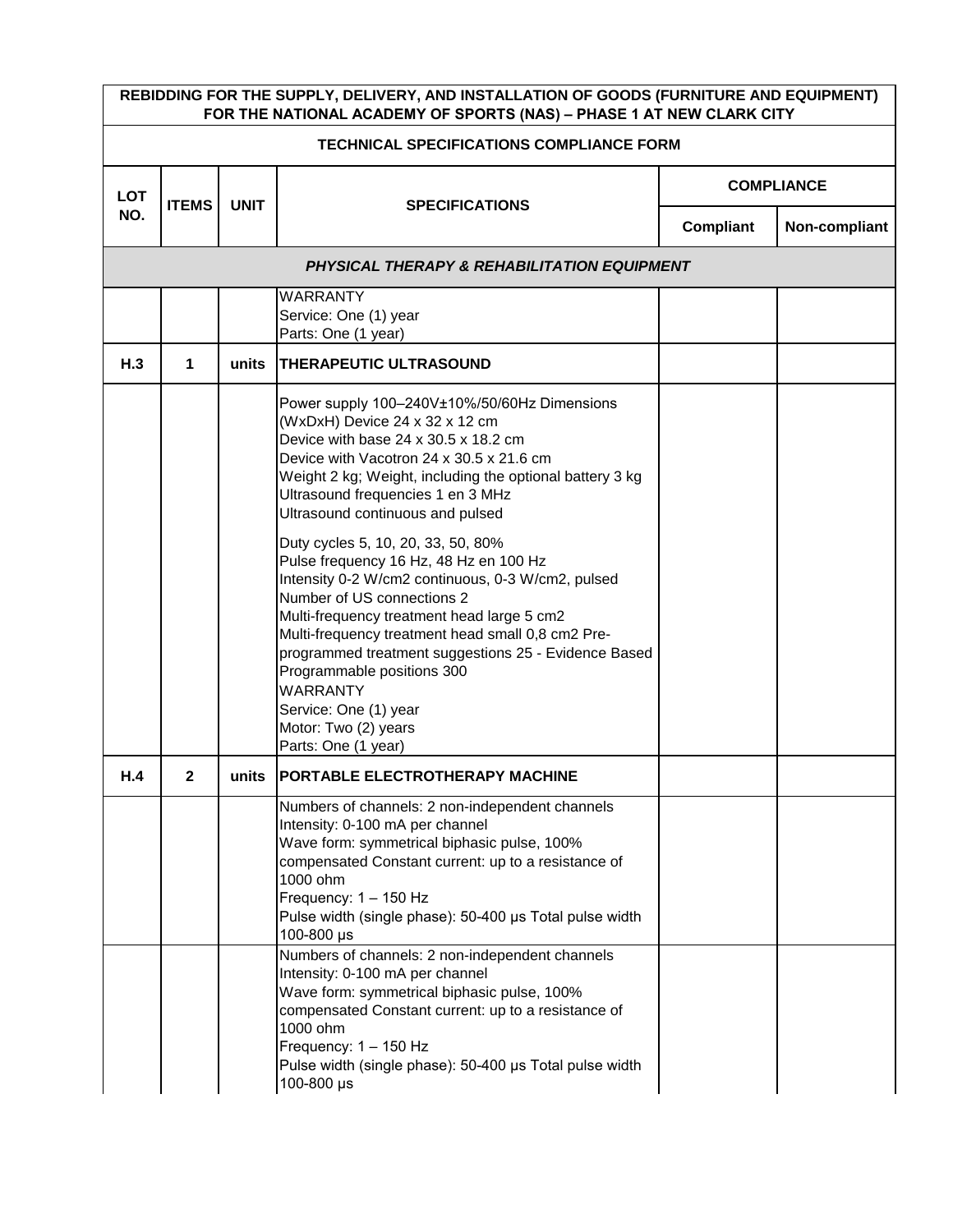| REBIDDING FOR THE SUPPLY, DELIVERY, AND INSTALLATION OF GOODS (FURNITURE AND EQUIPMENT)<br>FOR THE NATIONAL ACADEMY OF SPORTS (NAS) - PHASE 1 AT NEW CLARK CITY |                |             |                                                                                                                                                                                                                                                                                                                                                                                                                                                                                                                                                                                                                                                                                                        |                   |               |  |
|-----------------------------------------------------------------------------------------------------------------------------------------------------------------|----------------|-------------|--------------------------------------------------------------------------------------------------------------------------------------------------------------------------------------------------------------------------------------------------------------------------------------------------------------------------------------------------------------------------------------------------------------------------------------------------------------------------------------------------------------------------------------------------------------------------------------------------------------------------------------------------------------------------------------------------------|-------------------|---------------|--|
| <b>TECHNICAL SPECIFICATIONS COMPLIANCE FORM</b>                                                                                                                 |                |             |                                                                                                                                                                                                                                                                                                                                                                                                                                                                                                                                                                                                                                                                                                        |                   |               |  |
| <b>LOT</b>                                                                                                                                                      | <b>ITEMS</b>   | <b>UNIT</b> | <b>SPECIFICATIONS</b>                                                                                                                                                                                                                                                                                                                                                                                                                                                                                                                                                                                                                                                                                  | <b>COMPLIANCE</b> |               |  |
| NO.                                                                                                                                                             |                |             |                                                                                                                                                                                                                                                                                                                                                                                                                                                                                                                                                                                                                                                                                                        | <b>Compliant</b>  | Non-compliant |  |
|                                                                                                                                                                 |                |             | <b>PHYSICAL THERAPY &amp; REHABILITATION EQUIPMENT</b>                                                                                                                                                                                                                                                                                                                                                                                                                                                                                                                                                                                                                                                 |                   |               |  |
|                                                                                                                                                                 |                |             | <b>WARRANTY</b><br>Service: One (1) year<br>Motor: Two (2) years<br>Parts: One (1 year)                                                                                                                                                                                                                                                                                                                                                                                                                                                                                                                                                                                                                |                   |               |  |
| H.5                                                                                                                                                             | $\overline{2}$ | units       | <b>PORTABLE PERCUSSION MASSAGE GUN</b>                                                                                                                                                                                                                                                                                                                                                                                                                                                                                                                                                                                                                                                                 |                   |               |  |
|                                                                                                                                                                 |                |             | Powered by a long-lasting lithium ion battery Cordless<br>Quiet Glide technology<br>Weight: 2.5 lbs<br>Battery Life: Up to 3 hours<br>Battery Type: Lithium ion<br>Speed: Up to 3,200 percussions per minute<br>Interchangeable heads: 5<br><b>WARRANTY</b><br>Service: One (1) year<br>Motor: Two (2) years<br>Parts: One (1 year)                                                                                                                                                                                                                                                                                                                                                                    |                   |               |  |
| H.6                                                                                                                                                             | 1              | set         | THERMAL REGULATED PNEUMATIC COMPRESSION                                                                                                                                                                                                                                                                                                                                                                                                                                                                                                                                                                                                                                                                |                   |               |  |
|                                                                                                                                                                 |                |             | Three settings of cyclical pneumatic (air) compression<br>-High (5 to 75 mm Hg) Approximately 2 to 3 minutes of<br>inflation and 1 minute of deflation. - Medium (5 to 50 mm<br>Hg) Approximately 2 to 3 minutes of inflation and 1<br>minute of deflation. - Low (5 to 15 mm Hg) Approximately<br>4 to 5 minutes of inflation and 1 minute of deflation.<br>ADJUSTABLE SET-POINT COLD: between 35°F to 50°F<br>DIGITAL TIMER & PRESET PROTOCOLS: up to<br>90 minutes Dimensions: 7.5" W x 16" L x 7.75" H (19cm<br>W x 40.6cm L x 19.7cm H) Weight: (Empty) 7.3 lbs<br>(3.3kg)<br>Hose Connections: 1 port<br><b>WARRANTY</b><br>Service: One (1) year<br>Motor: Two (2) years<br>Parts: One (1 year) |                   |               |  |
| H.7                                                                                                                                                             | 1              | unit        | <b>PARALLEL BARS</b>                                                                                                                                                                                                                                                                                                                                                                                                                                                                                                                                                                                                                                                                                   |                   |               |  |
|                                                                                                                                                                 |                |             | 7 ft. Platform Mounted Parallel Bars<br>Width Range: 18" - 28"<br>Height Range: 26" - 39"<br>Warranty: 1 year                                                                                                                                                                                                                                                                                                                                                                                                                                                                                                                                                                                          |                   |               |  |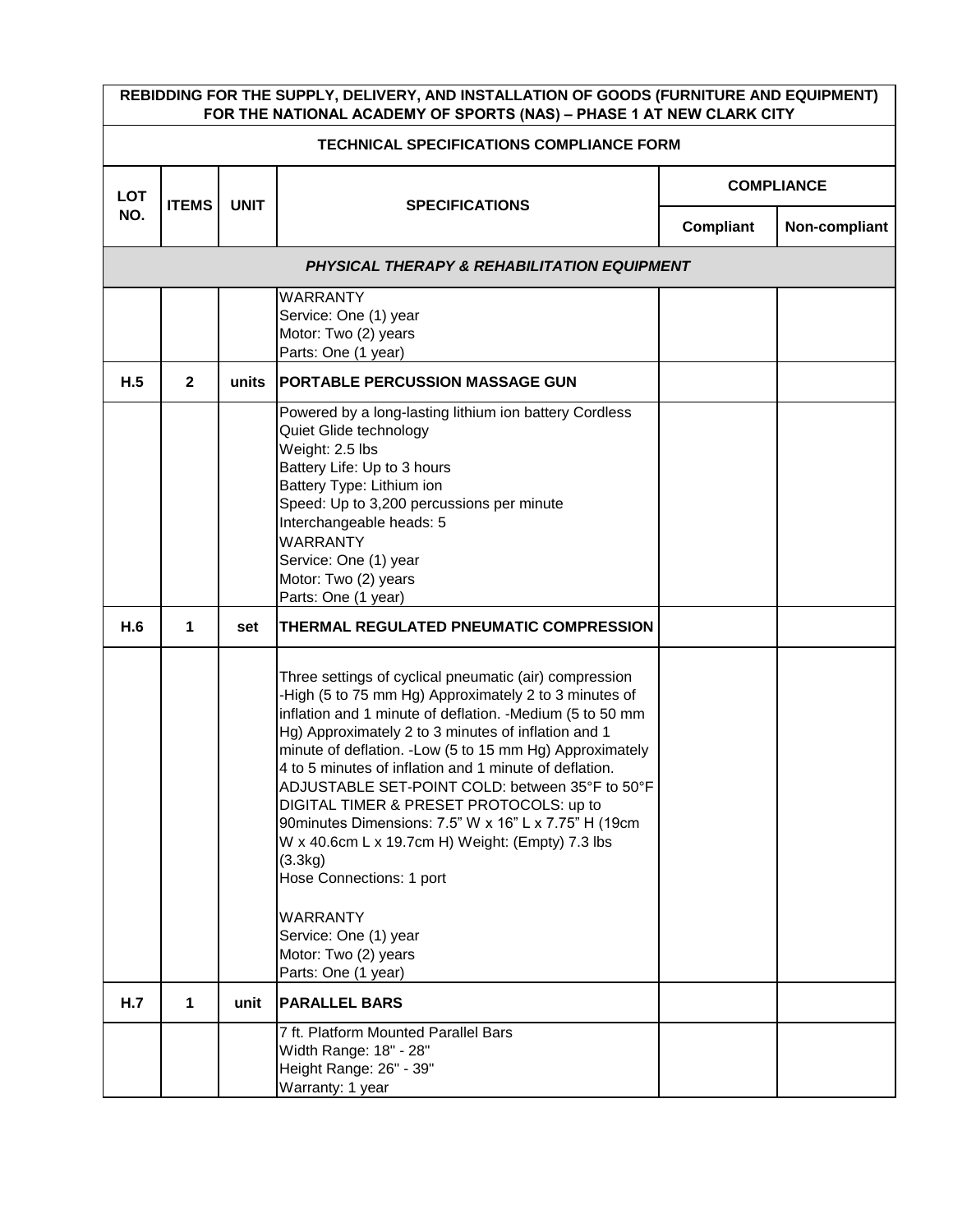| REBIDDING FOR THE SUPPLY, DELIVERY, AND INSTALLATION OF GOODS (FURNITURE AND EQUIPMENT)<br>FOR THE NATIONAL ACADEMY OF SPORTS (NAS) - PHASE 1 AT NEW CLARK CITY |              |             |                                                                                                                                                                                                                                                                                                                                                                                                                                                                                                       |                   |               |  |
|-----------------------------------------------------------------------------------------------------------------------------------------------------------------|--------------|-------------|-------------------------------------------------------------------------------------------------------------------------------------------------------------------------------------------------------------------------------------------------------------------------------------------------------------------------------------------------------------------------------------------------------------------------------------------------------------------------------------------------------|-------------------|---------------|--|
| <b>TECHNICAL SPECIFICATIONS COMPLIANCE FORM</b>                                                                                                                 |              |             |                                                                                                                                                                                                                                                                                                                                                                                                                                                                                                       |                   |               |  |
| <b>LOT</b>                                                                                                                                                      | <b>ITEMS</b> | <b>UNIT</b> | <b>SPECIFICATIONS</b>                                                                                                                                                                                                                                                                                                                                                                                                                                                                                 | <b>COMPLIANCE</b> |               |  |
| NO.                                                                                                                                                             |              |             |                                                                                                                                                                                                                                                                                                                                                                                                                                                                                                       | Compliant         | Non-compliant |  |
|                                                                                                                                                                 |              |             | <b>PHYSICAL THERAPY &amp; REHABILITATION EQUIPMENT</b>                                                                                                                                                                                                                                                                                                                                                                                                                                                |                   |               |  |
| H.8                                                                                                                                                             | 1            | set         | <b>MEDICINE BALLS (ALL SIZES)</b>                                                                                                                                                                                                                                                                                                                                                                                                                                                                     |                   |               |  |
|                                                                                                                                                                 |              |             | Physio ball, Ø 85 mm<br>Physio ball, Ø 95 mm<br>Warranty: 2 years                                                                                                                                                                                                                                                                                                                                                                                                                                     |                   |               |  |
| H.9                                                                                                                                                             | 1            | set         | <b>VINYL COATED DUMBBELL</b>                                                                                                                                                                                                                                                                                                                                                                                                                                                                          |                   |               |  |
|                                                                                                                                                                 |              |             | Dumb-bell, 1 kg, set of 2<br>Dumb-bell, 2 kg, set of 2<br>Dumb-bell, 3 kg, set of 2<br>Dumb-bell, 4 kg, set of 2<br>Dumb-bell, 5 kg, set of 2<br>Warranty: 2 years                                                                                                                                                                                                                                                                                                                                    |                   |               |  |
| H.10                                                                                                                                                            | 1            | set         | <b>CUFF WEIGHTS</b>                                                                                                                                                                                                                                                                                                                                                                                                                                                                                   |                   |               |  |
|                                                                                                                                                                 |              |             | Wristlet 0.5 kg<br>Wristlet 1.0 kg<br>Wristlet 2.0 kg<br>Wristlet 3.0 kg<br>Wristlet 3.5 kg<br>Wristlet 5.0 kg<br>Warranty: 2 years                                                                                                                                                                                                                                                                                                                                                                   |                   |               |  |
| H.11                                                                                                                                                            | 1            | set         | <b>RESISTANCE BANDS</b>                                                                                                                                                                                                                                                                                                                                                                                                                                                                               |                   |               |  |
|                                                                                                                                                                 |              |             | Rep exercise band level 1 peach 5,5 m<br>Rep exercise band level 2 orange 5,5 m<br>Rep exercise band level 3 green 5,5 m<br>Rep exercise band level 4 blue 5,5 m<br>Rep exercise band level 5 purple 5,5 m<br>Rep exercise band level 1 peach 45 m<br>Rep exercise band level 2 orange 45 m<br>Rep exercise band level 3 green 45 m<br>Rep exercise band level 4 blue 45 m<br>Rep exercise band level 5 purple 45 m<br>Dispenser for 5 rolls<br>Warranty: Free from manufacturing defects for 90 days |                   |               |  |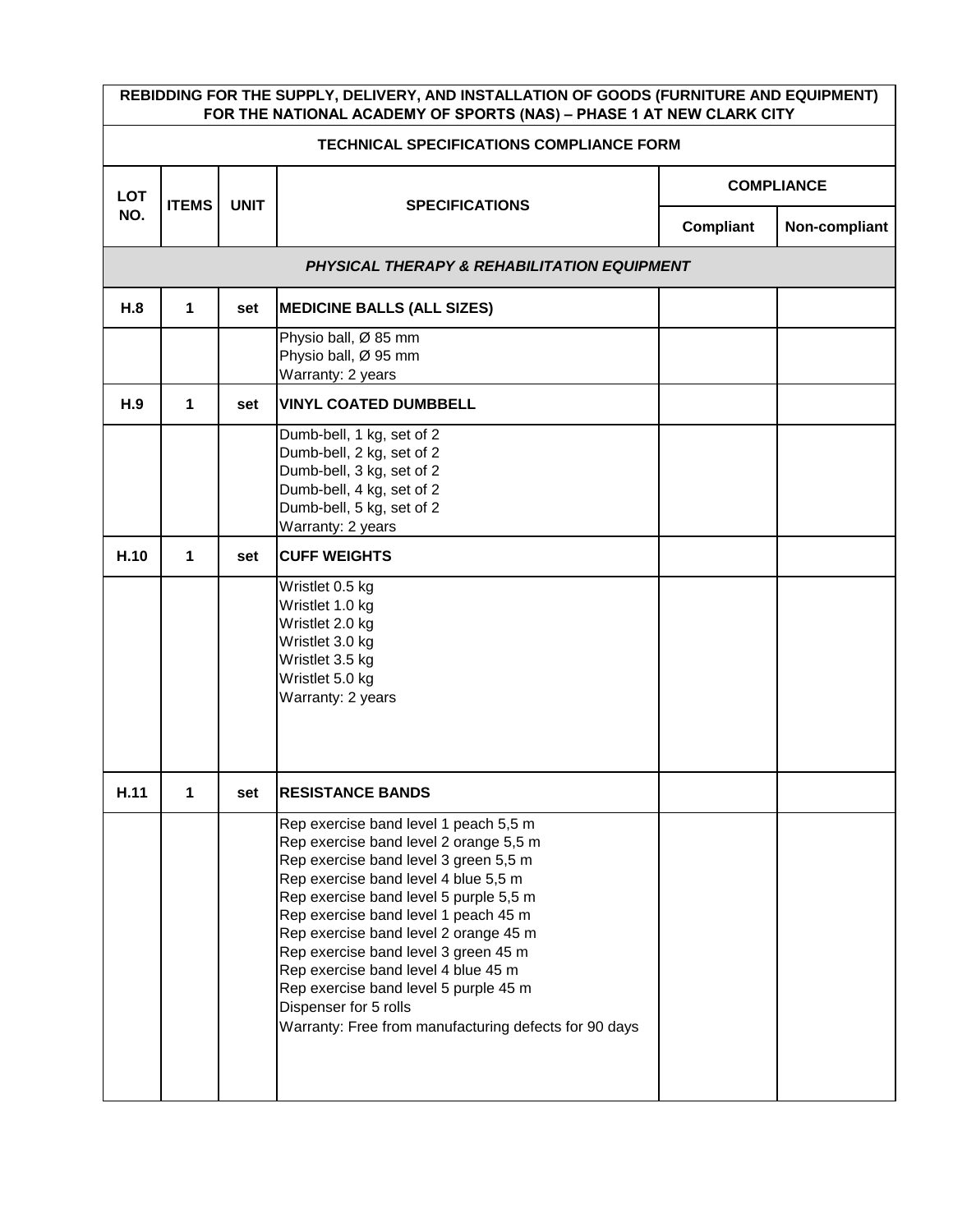| REBIDDING FOR THE SUPPLY, DELIVERY, AND INSTALLATION OF GOODS (FURNITURE AND EQUIPMENT)<br>FOR THE NATIONAL ACADEMY OF SPORTS (NAS) - PHASE 1 AT NEW CLARK CITY |              |             |                                                                                                                                                                                                                                                                                                                                                                                                                                                                       |                   |               |  |
|-----------------------------------------------------------------------------------------------------------------------------------------------------------------|--------------|-------------|-----------------------------------------------------------------------------------------------------------------------------------------------------------------------------------------------------------------------------------------------------------------------------------------------------------------------------------------------------------------------------------------------------------------------------------------------------------------------|-------------------|---------------|--|
| <b>TECHNICAL SPECIFICATIONS COMPLIANCE FORM</b>                                                                                                                 |              |             |                                                                                                                                                                                                                                                                                                                                                                                                                                                                       |                   |               |  |
| <b>LOT</b><br>NO.                                                                                                                                               |              |             |                                                                                                                                                                                                                                                                                                                                                                                                                                                                       | <b>COMPLIANCE</b> |               |  |
|                                                                                                                                                                 | <b>ITEMS</b> | <b>UNIT</b> | <b>SPECIFICATIONS</b>                                                                                                                                                                                                                                                                                                                                                                                                                                                 | Compliant         | Non-compliant |  |
|                                                                                                                                                                 |              |             | <b>PHYSICAL THERAPY &amp; REHABILITATION EQUIPMENT</b>                                                                                                                                                                                                                                                                                                                                                                                                                |                   |               |  |
| H.12                                                                                                                                                            | $\mathbf{2}$ | set         | <b>PLYOMETRIC BOX</b>                                                                                                                                                                                                                                                                                                                                                                                                                                                 |                   |               |  |
|                                                                                                                                                                 |              |             | Heavy-duty firm foam construction allows for added<br>stability Soft material helps prevent injury<br>Slip-free surface<br>No assembly required<br>Rotate the box for more challenging heights Overall<br>Height: 16"<br>Foam: Foam<br>Overall Width: 18"<br>Weight Capacity: 330 lbs. Overall Length 20" Product<br>Weight: 24 lbs.<br>Warranty: 5 years                                                                                                             |                   |               |  |
| H.13                                                                                                                                                            | 1            | units       | <b>TREATMENT TABLE</b>                                                                                                                                                                                                                                                                                                                                                                                                                                                |                   |               |  |
|                                                                                                                                                                 |              |             | Size tabletop (lxw): 207 - 209 x 67 cm<br>Height adjustment: approximately 48,5-105,5 cm<br>Lifting time (min.-max.): approximately 35 sec.<br>Lifting capacity: 150 kg (optional 250 kg)<br>Power supply: 120/230VAC 50/60 Hz<br>Current consumption: 1.5 A-350W max. (light) or 2.0 A-<br>470W max. (heavy) Colour code frame: grey = RAL 7035<br>Foam density: 38 Kg/m3<br><b>WARRANTY</b><br>Service: One (1) year<br>Motor: Two (2) years<br>Parts: One (1 year) |                   |               |  |
| H.14                                                                                                                                                            | 4            | units       | <b>ERGO CHAIR</b>                                                                                                                                                                                                                                                                                                                                                                                                                                                     |                   |               |  |
|                                                                                                                                                                 |              |             | Safe working load and lifting capacity of 150Kg<br>Choice of height range - 45cm-59cm or 54cm-74cm<br>360° Swing Around Arm fitted as standard<br>All-Round Height Adjustment Ring beneath seat<br>Foot Support Ring fitted as standard on High Model<br>MC6163 Chrome-finished gas strut & base<br>Seat Pad Dimensions: 400mm x 400mm x 90mm<br>Choice of 15 Standard Upholstery Colors<br>Warranty: 5 years                                                         |                   |               |  |
| H.15                                                                                                                                                            | $\mathbf{2}$ | units       | <b>WORKING TABLE</b>                                                                                                                                                                                                                                                                                                                                                                                                                                                  |                   |               |  |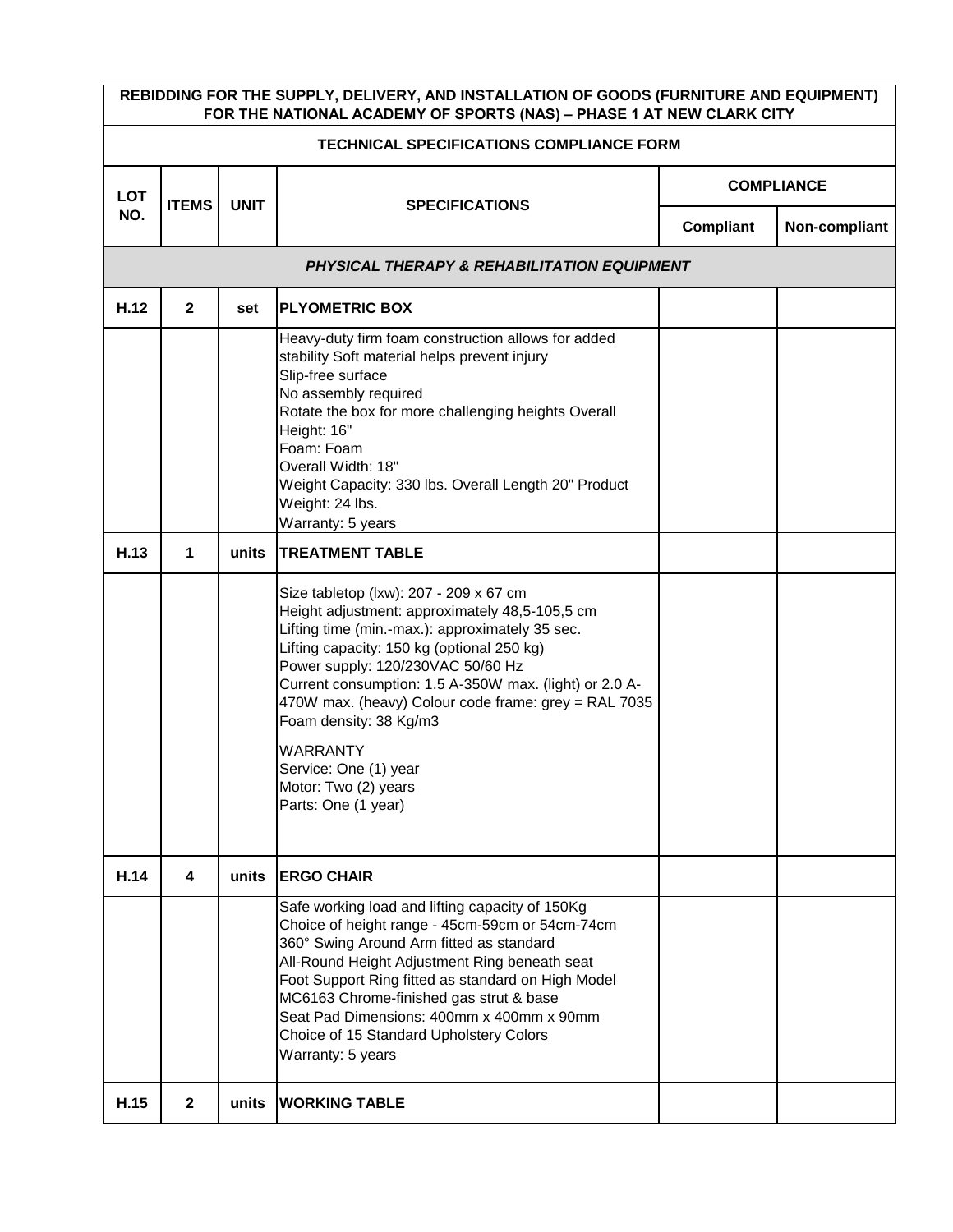| REBIDDING FOR THE SUPPLY, DELIVERY, AND INSTALLATION OF GOODS (FURNITURE AND EQUIPMENT)<br>FOR THE NATIONAL ACADEMY OF SPORTS (NAS) - PHASE 1 AT NEW CLARK CITY |                                                        |             |                                                                                                                                                                                                                                                     |                   |               |  |  |  |
|-----------------------------------------------------------------------------------------------------------------------------------------------------------------|--------------------------------------------------------|-------------|-----------------------------------------------------------------------------------------------------------------------------------------------------------------------------------------------------------------------------------------------------|-------------------|---------------|--|--|--|
| <b>TECHNICAL SPECIFICATIONS COMPLIANCE FORM</b>                                                                                                                 |                                                        |             |                                                                                                                                                                                                                                                     |                   |               |  |  |  |
| <b>LOT</b>                                                                                                                                                      | <b>ITEMS</b>                                           | <b>UNIT</b> | <b>SPECIFICATIONS</b>                                                                                                                                                                                                                               | <b>COMPLIANCE</b> |               |  |  |  |
| NO.                                                                                                                                                             |                                                        |             |                                                                                                                                                                                                                                                     | Compliant         | Non-compliant |  |  |  |
|                                                                                                                                                                 | <b>PHYSICAL THERAPY &amp; REHABILITATION EQUIPMENT</b> |             |                                                                                                                                                                                                                                                     |                   |               |  |  |  |
|                                                                                                                                                                 |                                                        |             | Office table in Melamine finish<br>Wood Grain Cherry finish<br>Contemporary Chamfered edges<br>25mm thick laminated board with duck nose edging 1.25<br>inches thick table leg profile<br>With center drawer and side drawer<br>Warranty: 12 months |                   |               |  |  |  |
| H.16                                                                                                                                                            | 1                                                      | unit        | <b>HYDRO COLLATOR</b>                                                                                                                                                                                                                               |                   |               |  |  |  |
|                                                                                                                                                                 |                                                        |             | 220V AC, 60Hz, 1,500W<br>Max. Volume: 80 Liters<br>Capacity: 12 Hot Moist Packs<br>Internal Size: 50x38x45cm (WxDxH)<br>External Size: 58.5x47x71cm<br><b>WARRANTY</b><br>Service: One (1) year<br>Motor: Two (2) years<br>Parts: One (1 year)      |                   |               |  |  |  |
| H.17                                                                                                                                                            | 1                                                      | unit        | <b>FREEZER</b>                                                                                                                                                                                                                                      |                   |               |  |  |  |
|                                                                                                                                                                 |                                                        |             | 3.5 cu. ft<br><b>WARRANTY</b><br>Service: One (1) year<br>Motor: Two (2) years<br>Parts: One (1 year)                                                                                                                                               |                   |               |  |  |  |
| H.18                                                                                                                                                            | $\mathbf{2}$                                           | units       | <b>HOTPACKS (ALL SIZES)</b>                                                                                                                                                                                                                         |                   |               |  |  |  |
|                                                                                                                                                                 |                                                        |             | 570x170mm (450g),<br>395x300mm (850g),<br>490x300mm (1.15kg),<br>580x300mm (1.3kg),<br>580x350mm (1.4kg)<br>Warranty: 12 months                                                                                                                     |                   |               |  |  |  |
| H.19                                                                                                                                                            | 10                                                     | units       | <b>COLDPACKS</b>                                                                                                                                                                                                                                    |                   |               |  |  |  |
|                                                                                                                                                                 |                                                        |             | 230x130mm Gel Type<br>Warranty: 12 months                                                                                                                                                                                                           |                   |               |  |  |  |
| H.20                                                                                                                                                            | 1                                                      | unit        | <b>PARAFFIN WAX BATH</b>                                                                                                                                                                                                                            |                   |               |  |  |  |